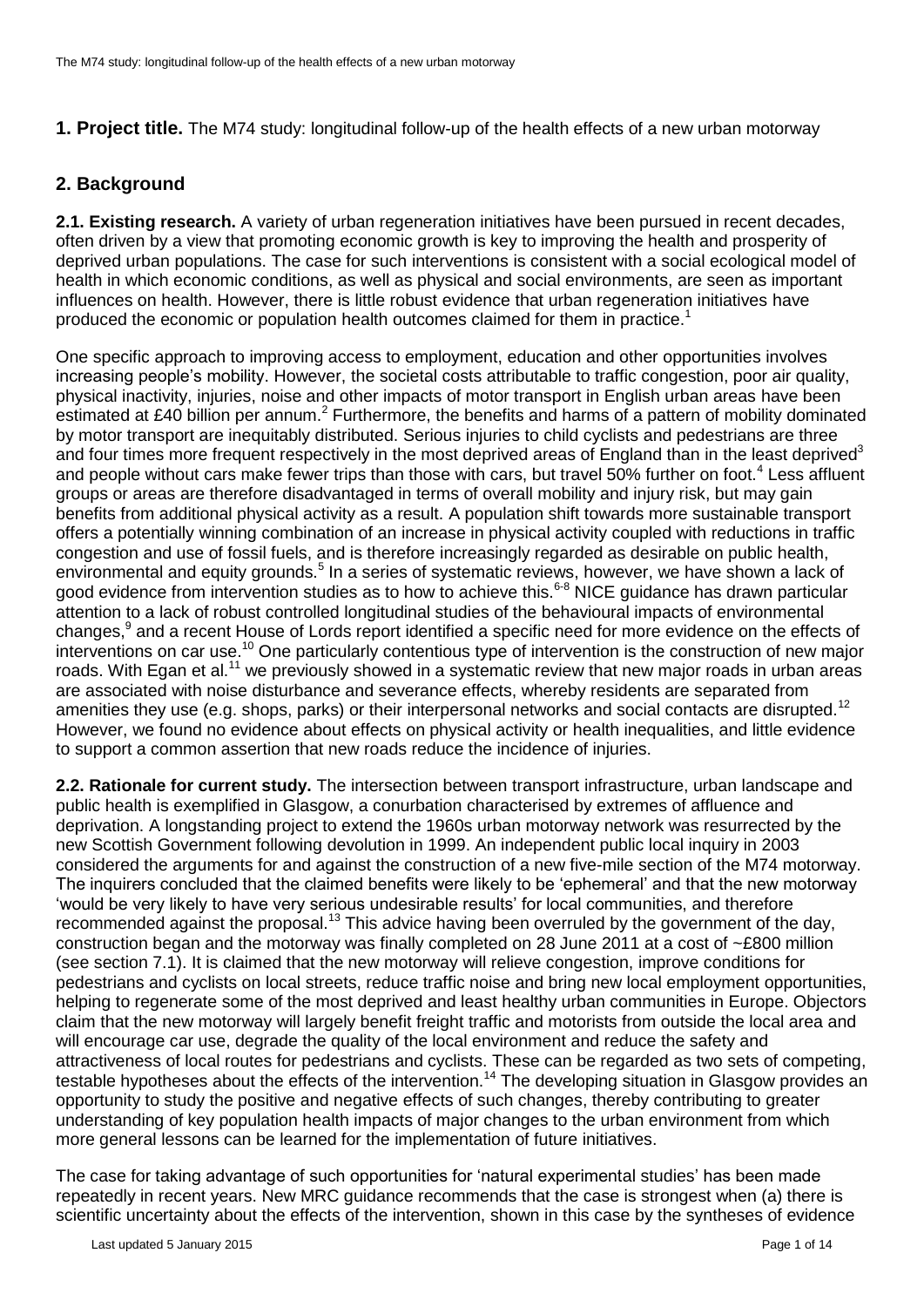cited above; (b) the intervention cannot be introduced in the context of a randomised trial, which would be unrealistic in this case; (c) data are available with which to compare exposed and unexposed groups, which is possible in this case because of our extensive preparatory baseline research (see below); and (d) the principles of the intervention under investigation are generalisable. The last condition is satisfied because rather than treating the intervention as a 'black box' to which people are either exposed or not, we have designed a multilayered study in which all significant alterations in characteristics of the urban environment believed to be important *general* determinants of activity patterns and wellbeing — such as aesthetic quality, perceived safety and pedestrian access to local amenities — will be characterised and geocoded in an environmental audit (see section 4.3) and their specific associations with changes in residents' perceptions and behaviours analysed in detail.

In anticipation of the planned changes to the urban environment, a baseline cross-sectional study was carried out by the principal applicant with some of the current co-applicants in 2005. This study included a postal survey of travel and physical activity behaviour, neighbourhood perceptions, and general health and wellbeing in adult residents of the intervention area and two matched control areas in Glasgow and a preliminary qualitative interview study. Contact has been maintained with the original study participants by means of annual mailings, and the baseline study has produced a PhD thesis,<sup>15</sup> four published papers<sup>14, 16-</sup> <sup>18</sup> and hypotheses and research methods to inform the follow-up study. Key baseline findings included the observations that access to local amenities was the most significant quantitative local environmental correlate of active travel;<sup>17</sup> that the new motorway could cause inequitable psychological or physical severance of routes to those amenities, for example by reducing the perceived safety of walking routes to local shops;<sup>18</sup> and that people may not use local walking routes or destinations such as parks and shops if these are considered undesirable, unsafe or 'not for them'.<sup>18</sup> The follow-up study proposed here would build on our previously collected baseline data to examine whether and how a major set of changes to the urban environment has affected key aspects of the health and health-related behaviour of the local population, notably those of social inequalities in mobility, access to amenities, active travel, physical activity and wellbeing.

**2.3. Risks and benefits.** The intervention under scrutiny in this study has already been carried out. Study participants will not be exposed to any further intervention or to any data collection procedure that places them at risk of physical harm. The modest burden of completing a survey and (in some cases) participating in a week of unobtrusive activity monitoring and an interview are justified in view of the original contributions of the proposed study, which will combine a range of disciplinary perspectives, quantitative and qualitative research methods and public engagement in examining the health and distributional impacts of major changes to the urban environment. On 28 November 2011, the Chancellor of the Exchequer announced an intention to increase expenditure on this type of infrastructure project. Given the lack of evaluative evidence available to guide such investment decisions, it is therefore timely to take the opportunity to complete this study which is designed to address evidence gaps and research recommendations identified in the relevant Wanless,<sup>19</sup> Commons<sup>20</sup> and Lords<sup>10</sup> inquiries and recent NICE<sup>9</sup> and  $MRC<sup>21</sup>$  guidance.

## **3. Research objectives**

The **purpose** of the project is to address the following **primary research question**:

1. What are the individual, household and population impacts of a major change in the urban built environment on travel and activity patterns, injuries and wellbeing, and how are these impacts distributed between and experienced by different socioeconomic groups?

### and the following **secondary research question**:

2. What environmental changes have occurred in practice, how are the effects of the environmental changes experienced by local residents, and how are any changes in behaviour or wellbeing mediated and enacted at individual and household levels?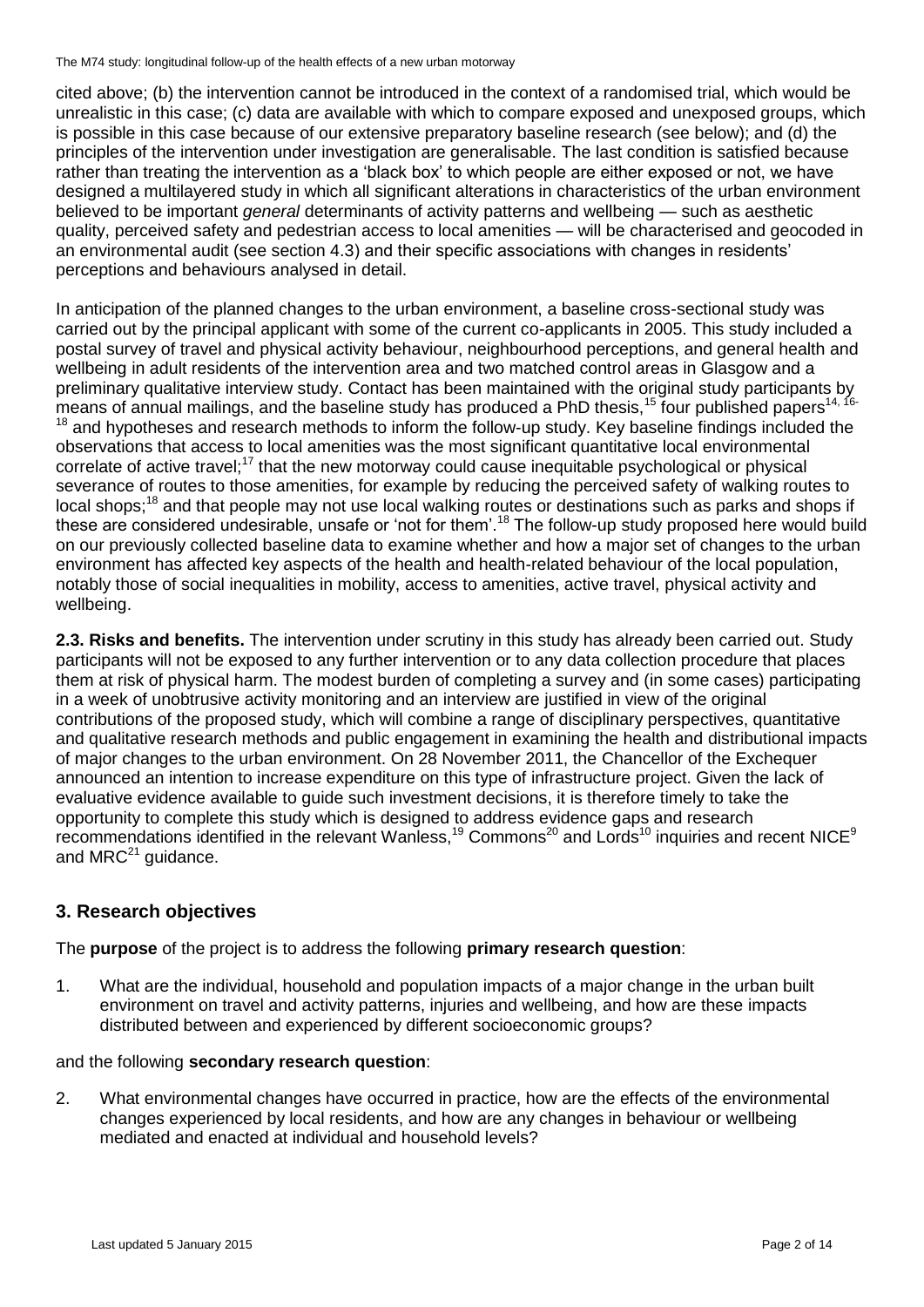in a **mixed-method longitudinal study** with the following elements:

| <b>Population</b>         | Householders living close to the route of a new urban motorway      |
|---------------------------|---------------------------------------------------------------------|
| <b>Intervention</b>       | Construction of a new urban motorway                                |
| Comparator                | Householders not living close to the route of a new urban motorway  |
| <b>Primary outcomes</b>   | (a) Walking for transport                                           |
|                           | (b) Cycling for transport                                           |
|                           | (c) Car use                                                         |
|                           | (d) Moderate-to-vigorous physical activity within the neighbourhood |
| <b>Secondary outcomes</b> | (a) Road traffic casualties                                         |
|                           | (b) Perceptions of the neighbourhood environment                    |
|                           | (c) Wellbeing                                                       |
|                           | (d) Overall moderate-to-vigorous physical activity                  |

**combined with the analysis of routinely available population data** on injuries, travel behaviour and perceptions of the neighbourhood environment.

The **objectives** of the study are as follows:

- 1. To characterise the context, content and implementation of the intervention by means of an environmental audit
- 2. To follow up a cohort of residents of the intervention and control areas previously surveyed at baseline in 2005
- 3. To draw new repeat cross-sectional samples of residents of the intervention and control areas
- 4. To measure objectively the travel and activity patterns of a subsample of survey participants
- 5. To estimate changes and differences in the primary and secondary outcome measures between the intervention and control areas, and by level of exposure to environmental changes within those areas
- 6. To examine the extent to which any changes in the behavioural outcome measures are mediated by changes in perceptions of the neighbourhood environment
- 7. To examine the extent to which any changes in the behavioural outcome measures are associated with changes in wellbeing
- 8. To interview a further subsample of participants to elicit how the effects of the environmental changes are experienced by local residents and how any changes in behaviour or wellbeing are mediated and enacted at individual and household level
- 9. To examine changes in the incidence and sociospatial distribution of injuries on the road network
- 10. To explore trends and spatial variation in travel behaviour and perceptions of the neighbourhood environment using existing national population datasets
- 11. To examine the extent to which the results of the different analyses support either of the two competing overall hypotheses regarding the cumulative effects of the intervention (see section 2.2).

The milestones for achieving these objectives are given in section 14 below.

## **4. Research design**

**4.1. Overall research design.** The study will adopt a mixed-method approach, using a combination of quantitative (cohort, repeat cross-sectional, single cross-sectional and interrupted time-series) and qualitative (documentary analysis and interview) research methods to evaluate both individual- and population-level changes in health and health-related behaviour (primary research question) coupled with achieving an in-depth understanding of how these changes are experienced and brought about (secondary research question) to assess the evidence for the two competing overall hypotheses. The study will comprise three main components (Appendix: Figure A1):

- **Core surveys of local study areas** to compare changes in neighbourhood perceptions, travel behaviour, physical activity and wellbeing in the intervention and control areas by means of combined cohort and repeat cross-sectional follow-up surveys of local residents (objectives 1, 2, 3, 5, 6, 7, 11)
- **A two-tier in-depth study** of a subsample of core survey participants to quantify differences in neighbourhood-specific physical activity between intervention and control areas, and to elucidate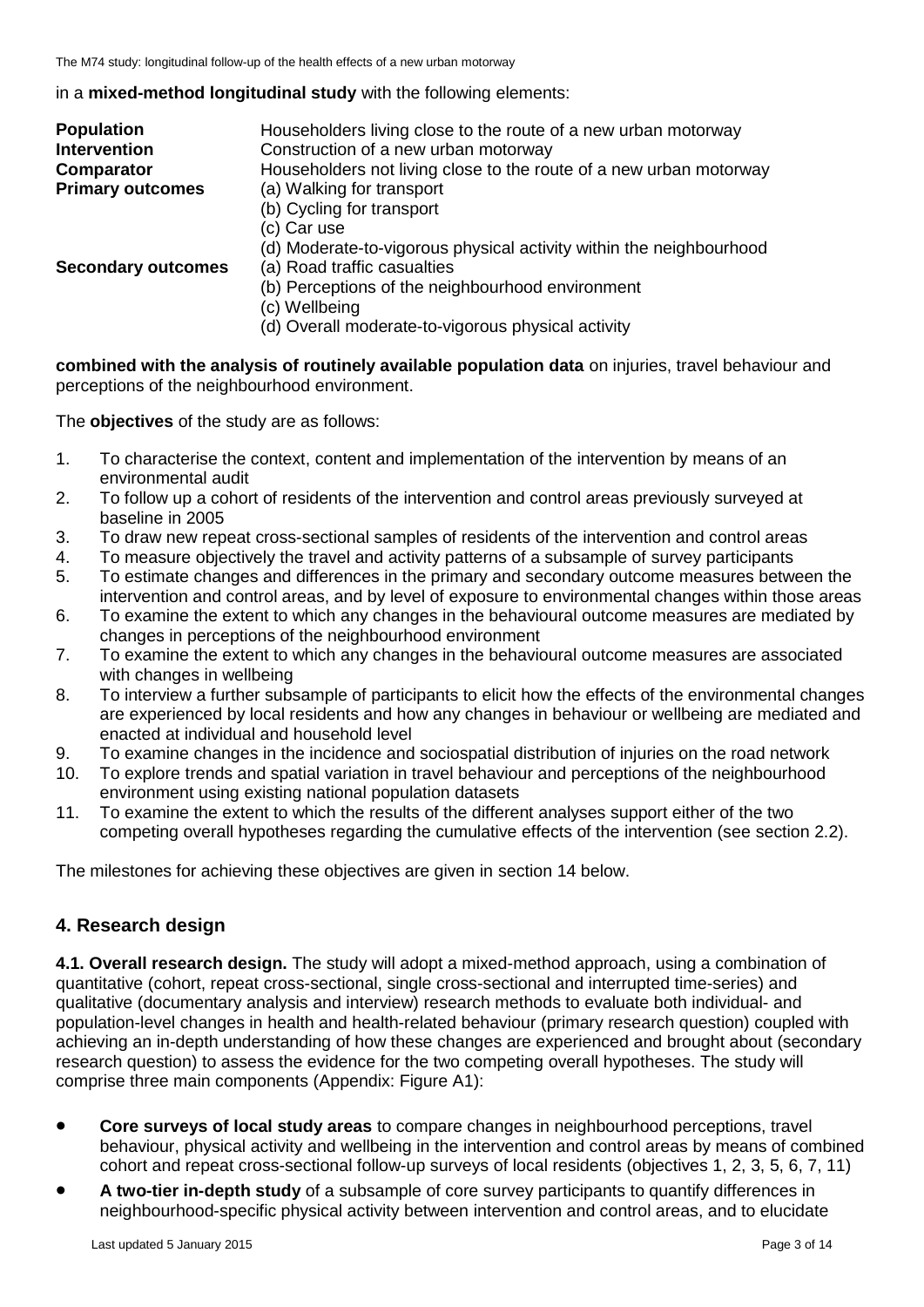participants' experiences of environmental changes and the mechanisms through which these changes influence behaviour (objectives 4, 5, 6, 8, 11)

 **Analysis of existing national population datasets** to evaluate the impact of the intervention on road traffic casualties and to describe concurrent regional and national trends in travel behaviour and neighbourhood perceptions (objectives 9, 10, 11).

**4.2. Recruitment.** Participants will comprise adults living at private residential addresses in the local study areas previously surveyed at baseline in 2005,<sup>17</sup> sampled either from our existing database of baseline respondents (cohort study) or from a newly drawn list of private residential addresses randomly selected from the Royal Mail Postcode Address File (PAF) (repeat cross-sectional study). See section 5.1.

### **4.3. Core surveys of local study areas**

**Previous baseline survey.** The 2005 baseline postal survey included items on demographic and socioeconomic characteristics, health and wellbeing (including the SF-8 scale and self-reported height and weight), perceptions of the neighbourhood environment, travel behaviour and overall physical activity.<sup>17</sup> **Neighbourhood perceptions** were elicited using a scale we developed, tested and published to assess characteristics (aesthetics, green space, access to amenities, convenience of routes, traffic, road safety and personal safety) relevant to the local urban context and the claimed benefits and disbenefits of the intervention (see section 2.2).<sup>22</sup> **Travel behaviour** was assessed using a one-day record of all journeys adapted for postal self-completion from the travel diaries used in the Scottish Household Survey (SHS) and National Travel Survey (NTS) and currently also in use in the Commuting and Health in Cambridge study.<sup>23</sup> **Overall physical activity** was assessed using the International Physical Activity Questionnaire (IPAQ: short form, last seven days).<sup>24</sup>

New surveys. Of the original cohort (n=1322), ~1000 gave written consent to be reapproached and will be invited to take part in a follow-up postal survey. This will comprise a repeat of all the baseline measures coupled with more detailed measures of walking, cycling and other physical activity in the neighbourhood. Assessment of neighbourhood-specific physical activity will be important for understanding the context in which physical activity takes place. In recognition of the time elapsed (and therefore the likely attrition of the cohort) between baseline and follow-up, new cross-sectional samples of residents will also be drawn in each local study area (target total n=3000, minimum required total n=1200; see section 10) and issued with a similar questionnaire. New participants and cohort respondents who have moved home will be asked for their current location and duration of residence and the reasons for moving to explore possible residential selection bias. Survey protocols will include intensive evidence-based measures to maximise response including postal pre-notification and follow-up of non-responders and the offer of a £5 gift voucher for each completed questionnaire.

**Environmental audit.** To understand the context, content and implementation of the intervention, an environmental audit of the local study areas will be conducted to ascertain whether the intervention was implemented as originally planned, to elucidate the broader environmental impact of the intervention and compare it with the proponents' and objectors' previous predictions (see section 2.2), and to identify any potential area-level confounders. Data will be collected in an iterative three-step process:

- A documentary analysis of the original proposals for the intervention and its environmental impact assessment (EIA)
- Semi-structured interviews with key stakeholders (e.g. councillors, transport planners, NGOs and residents' organisations: see section 16) to identify changes in the built environment resulting either directly from the intervention (e.g. changes in traffic flows on local roads) or indirectly (e.g. new housing developments adjacent to new motorway junctions). Each interview will be recorded using a digital voice recorder and transcribed verbatim
- Targeted site observations to verify and geolocate these changes, collecting data on both communityscale characteristics (e.g. population density, land-use mix and street connectivity) and street-scale characteristics (e.g. traffic volume, traffic speed and indicators of incivilities) hypothesised to influence travel and physical activity, using an adapted version of an existing audit tool.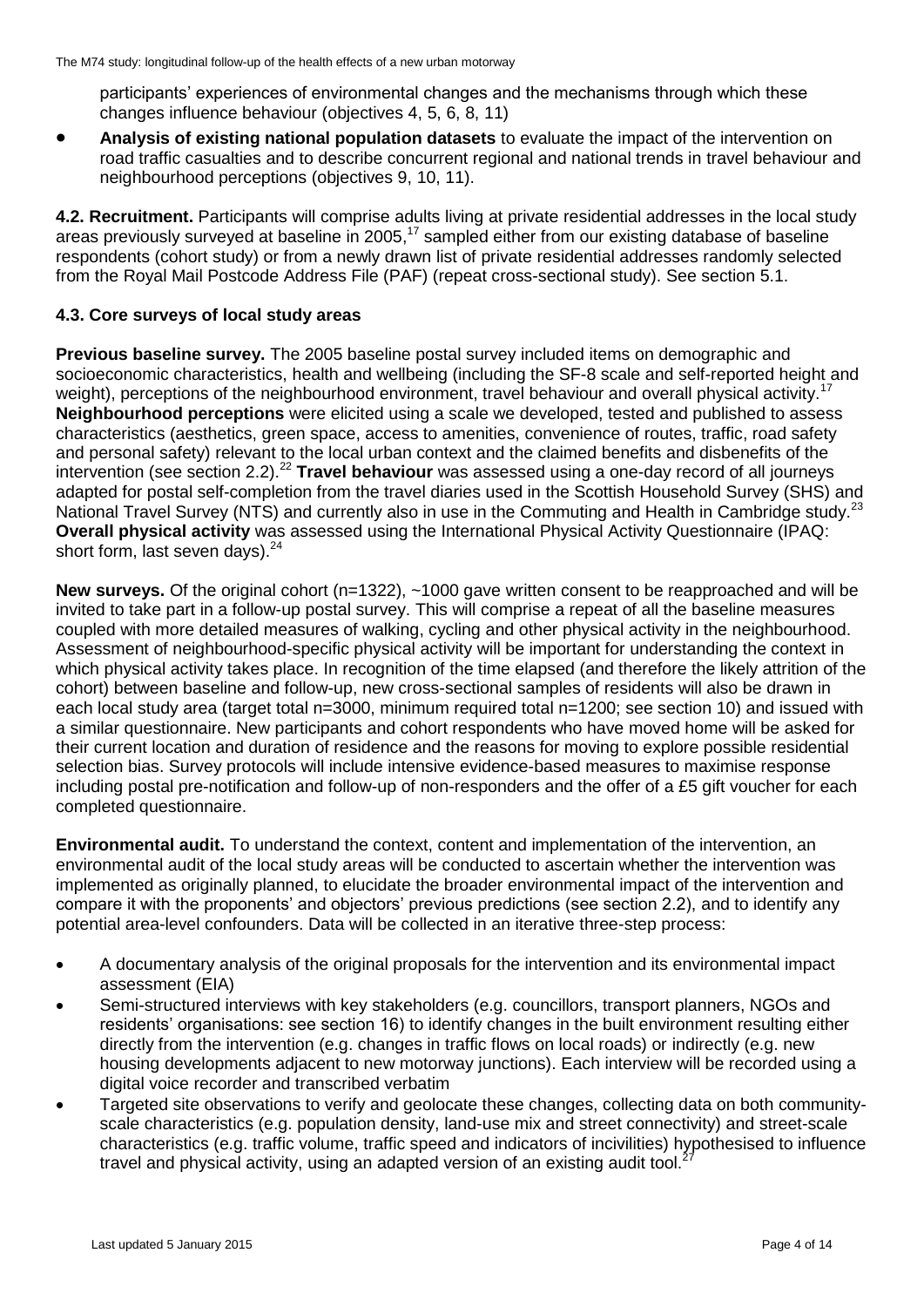## **4.4. Two-tier in-depth study**

**Objective activity monitoring.** From those core survey participants who express a willingness in principle at the time of their survey, we will select a random subsample stratified by age, sex, car ownership and socioeconomic status (n=400: 200 intervention, 2×100 control) to wear an Actigraph GT3X accelerometer and a BT QStarz global positioning system (GPS) data logger. The Actigraph GT3X is a hip-mounted triaxial accelerometer that provides detailed information about the intensity, frequency, and duration of physical activity. Accelerometers of this kind have been extensively validated in laboratory and free-living conditions. The BT QStarz data logger uses signals from satellites to determine the location of the wearer. When worn together these devices collect synchronous data on the location and intensity of activity, thereby allowing more precise estimates of neighbourhood-specific physical activity and greater understanding of participants' movement patterns. We have previously combined GPS with accelerometry for understanding the activity behaviour of children<sup>28</sup> and are currently using them in combination in studies of travel behaviour in adolescents and adults.<sup>23, 29</sup> Adapting protocols we have used successfully in previous studies,<sup>30</sup> participants will be asked to wear the two monitors on an elasticised belt during waking hours for seven days, receiving and returning the devices by post along with written instructions and a logbook supplemented by verbal instructions over the telephone if required. We will apply several strategies to support participants in adhering to the protocol, including sending email or text-message reminders if requested and helping participants identify and overcome any difficulties with wearing the devices. Participants will receive a £5 gift voucher upon return of their devices.

**Qualitative interview study.** We will identify a further subsample of up to 30 survey participants (all from two distinct neighbourhoods within the intervention area) — purposively selected to ensure heterogeneity in age, gender, employment, car ownership, household composition and socioeconomic status, and including those who were interviewed at baseline wherever possible — and invite them for a face-to-face semistructured interview. A semi-structured topic guide will be developed to elucidate how any changes in the environment have been experienced, whether the activity patterns (e.g. routes to work or school) or wellbeing of the participants or their households have changed over time, and the reasons for and mechanisms of those changes. At the end of each interview, participants will be offered an optional followup interview, which will take the form of either a walkalong interview or photovoice (the participant can choose which they prefer). A walkalong interview involves the researcher accompanying the participant on a walk around their neighbourhood to visit and discuss places of particular significance to the research. Photovoice involves the participant taking photographs of places of particular significance in their neighbourhood which will be used as the prompts for a follow-up interview. Both methods have previously been used in research of this kind. Each interview will be recorded using a digital voice recorder and transcribed verbatim.

### **4.5. Analysis of existing national population datasets**

**Interrupted time-series analysis of road traffic casualties.** This will be conducted using autoregressive integrated moving average (ARIMA) interrupted time-series (ITS) analysis of the police STATS19 dataset (1997-2013), which contains details of the coordinates, circumstances, vehicles and casualties involved in every road traffic accident notified to the police. ITS analysis will be used to determine whether the completion of the new motorway is associated with a change in the level and slope of the trend in incidence of injuries. ARIMA is considered the strongest ITS design for estimating intervention effects in nonrandomised studies. $31,32$ 

**Repeat cross-sectional analyses of trends in travel behaviour and neighbourhood perceptions.** This will be conducted using the main survey and travel diary datasets from the Scottish Household Survey (SHS) (2005–2013). Because SHS is a national survey, the sampling fraction is too small to provide a large absolute sample size in the relatively small geographical area of greatest interest in this study. Nevertheless, preliminary analyses conducted at baseline highlight the utility of SHS data in providing a 'contextual backcloth' for the analysis and interpretation of our more detailed local survey data. By negotiating access to SHS travel data at the level of postcode sector and pooling these across four consecutive cross-sectional survey waves (2001 to 2004), we were able to show that respondents living in the postcode sectors abutting the route of the proposed new motorway were more likely than those living elsewhere in Scotland to be younger, to live in a household with no car or in a lower income band and to have a long-term health problem, and reported spending significantly less time travelling by car and significantly more time travelling by bus, by rail and on foot.<sup>15</sup> We will extend this analysis using subsequent

Last updated 5 January 2015 Page 5 of 14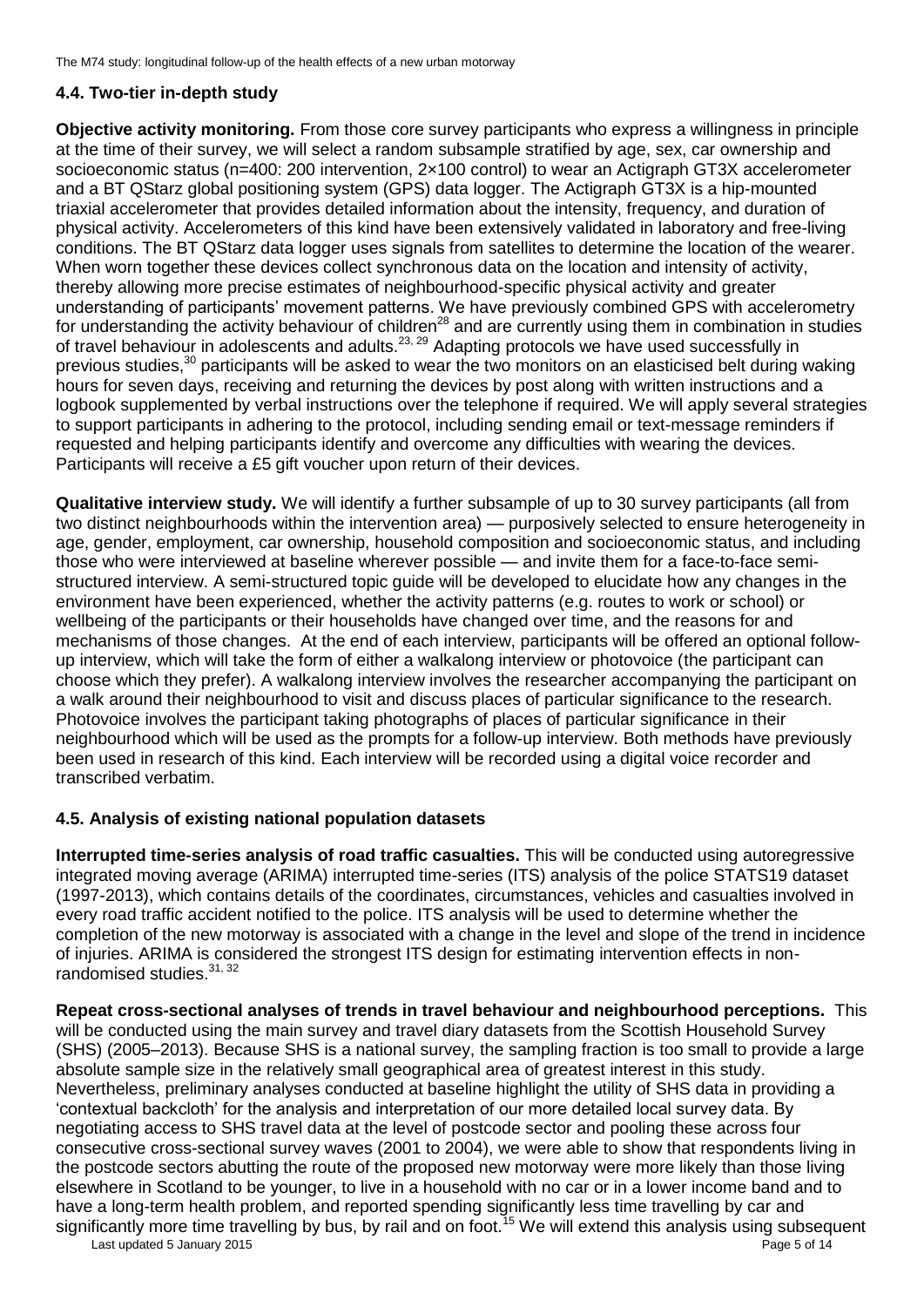waves of SHS data (2005-2013) to compare trends in these summary travel data between intervention, control and comparator areas (see section 5.2) and to compare patterns and trends in residents' perceptions of their neighbourhoods (aspects of neighbourhood disliked, safety when walking in the neighbourhood after dark, quality of life affected by fear of crime, perception of convenience of services) reported in the main survey.

**4.6. Outputs and translation.** The lessons from this experiment in reshaping the urban landscape will be used locally through our established interface and networks with the local and regional policy and practitioner community (see below and section 16). It will also inform future policy and planning in other parts of the UK where population growth is anticipated, by contributing to a growing body of evidence on the health impacts of environmental redesign in which general characteristics such as aesthetic quality, perceived safety and pedestrian access to local amenities are altered. Individualised physical activity feedback will be provided to all participants who have taken part in activity monitoring. Emerging research findings will be disseminated to participants in an annual newsletter and on a study website. Research findings will be presented at national and international scientific and professional meetings across the public health and transport spectrum and published in high-quality journals in both scientific disciplines. The applicants have a track record of successfully disseminating the results of previous research in this topic area at international conferences such as the International Congress on Physical Activity and Public Health and the European Transport Conference and in such journals as the American Journal of Preventive Medicine and the British Medical Journal. The Glasgow Centre for Population Health (GCPH) (www.gcph.co.uk) will take lead responsibility for establishing and maintaining links with relevant organisations and stakeholders locally, regionally and nationally, to maximise engagement with the research process and to stimulate discussion and debate regarding findings and implications for policy and practice. GCPH has well-established collaborative relationships with a number of key organisations including local authorities, regional and national transport and planning authorities and the Scottish Government. The research team already have close working links with other relevant bodies such as the UKCRC Centres of Excellence in Public Health Research (Griffin, Humphreys, Jones and Ogilvie), the NIHR School for Public Health Research (Griffin and Ogilvie) and Sustrans (through the iConnect study: Mutrie and Ogilvie) (see section 15). At the wider policy level, the study will contribute to the anticipated revision of NICE guidance on physical activity and the environment in 2014-2015 and to the developing field of quantifying the public health benefits (including the economic benefits) of transport policy and practice. 5

## **5. Study population**

**5.1. Inclusion and exclusion criteria.** For the core surveys, the study population will comprise adults aged 16 and over who either (a) responded to a baseline postal survey addressed to their home address in one of the local study areas at baseline (2005) and choose to respond to a subsequent survey pack at follow-up in 2013, or (b) live in one of the local study areas at follow-up (2013) and respond to a postal survey addressed to the householder at their home address. Participants for the in-depth studies will be selected from among those who take part in the core surveys. The study population for the analyses of existing national population datasets will comprise (a) the whole population of road users as reflected in the police STATS19 injury dataset and (b) adults aged 16 and over who took part in the Scottish Household Survey.

**5.2. Study areas.** For the core surveys, three local study areas will be defined exactly as in the baseline study: the 'M74 corridor' intervention area ('South') and two control areas, one surrounding the existing M8 motorway ('East') and one with no comparable major road infrastructure ('North'). These study areas were carefully and iteratively delineated at baseline using spatially referenced census and transport infrastructure data combined with field visits to ensure similar aggregate socioeconomic characteristics and broadly similar topographical and urban morphological characteristics apart from their proximity to urban motorway infrastructure (Table 1). Further details of this process are given in Ogilvie, pp 251-260.<sup>15</sup> Baseline analysis confirmed no significant differences between the achieved survey samples in these three areas on any socioeconomic or behavioural summary measures apart from a minor difference of borderline statistical significance (p=0.053) in the distribution of housing tenure. All three study areas extend from inner mixeduse districts close to the city centre to residential suburbs, contain major arterial roads other than motorways, and contain a mixture of housing stock including traditional high-density tenements, high-rise flats and new housing developments (Appendix: Figure A2). Analyses of existing national population datasets will be based on intervention and control areas delineated to match as closely as possible those

Last updated 5 January 2015 Page 6 of 14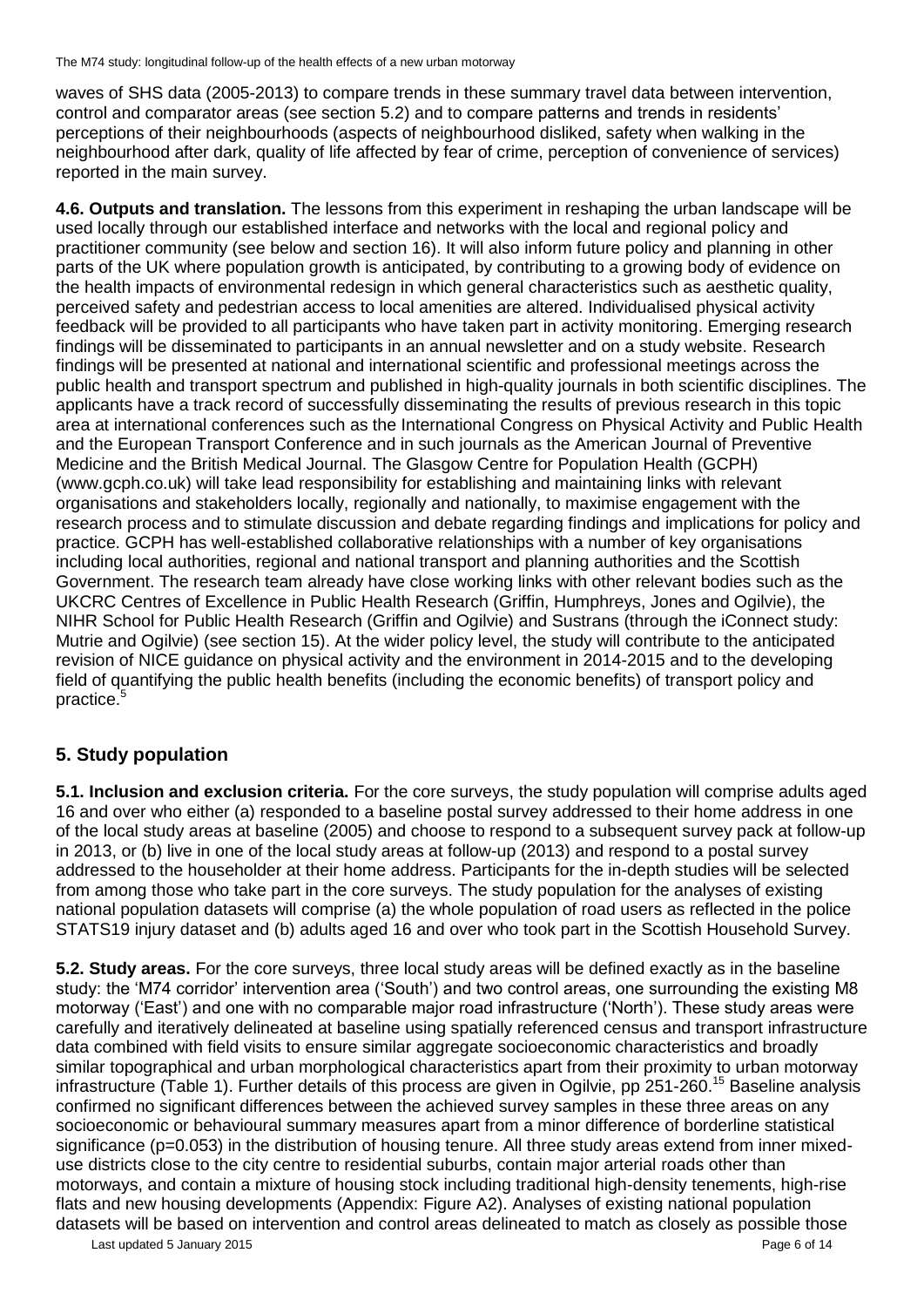applied in the core surveys, while also using a morphologically-defined Glasgow city (urban footprint) boundary as well as the West of Scotland region and the whole of Scotland as larger comparators. The eastings and northings of STATS19 injury records will be used to assign incidents to datazones, currently the smallest administrative geographical unit in Scotland. A similar approach will be taken with SHS data depending on the level of spatial precision with which the data guardians are willing to release the data (for the baseline analyses, such data were made available at the level of postcode sector).

| Table 1. Delineation of local study areas for the core surveys |  |
|----------------------------------------------------------------|--|
|                                                                |  |

| <b>Study area</b>        | <b>Definition</b>                                                                          |
|--------------------------|--------------------------------------------------------------------------------------------|
| South                    | A set of OAs encroaching within 500m of the proposed route of the new M74 motorway         |
| East                     | A set of OAs encroaching within 500m of the routes of the existing M8 and M80 motorways    |
| <b>North</b>             | A set of OAs not encroaching within 500m of the route of any existing or proposed motorway |
| OAC: Cancus Output arage |                                                                                            |

OAs: Census output areas.

**6. Socioeconomic position and inequalities.** This study is explicitly focused on exploring the effects of an intervention in relatively deprived urban neighbourhoods (see section 7.1). It will therefore make an important contribution to the evidence on physical activity and the environment, a field dominated by research conducted in more affluent and less densely populated settings. Although the local study areas are characterised by high aggregate levels of relative deprivation, the survey samples obtained in these areas at baseline included both more and less affluent groups (e.g. 52% owner-occupiers).<sup>17</sup> The study therefore provides an opportunity to examine the sociospatial patterning of health, behaviour and behaviour change. In addition, the analysis of injury data will specifically test whether an intervention of this kind is associated with a reduction in the well-established socioeconomic gradient in the incidence of road traffic casualties (see section 2.1).

## **7. Intervention, intervention and control groups and loss to follow-up**

**7.1. Intervention.** The intervention forms part of a wider strategic initiative to regenerate the 'Clyde Gateway' area, and changes in the local built environment are not limited to motorway construction. As introduced in section 2.2, the intervention comprises the construction of a new five-mile section of the M74 motorway in southeastern Glasgow and the associated changes to the urban built environment, which includes the insertion of highly visible viaducts and embankments as well as junctions and slip roads intersecting with local streets in residential areas; the realignment of feeder roads; and the redevelopment of former open space, demolition of old housing stock and construction of a new residential development on a brownfield site adjacent to one of the new motorway junctions. The new motorway runs between Kingston (close to Glasgow city centre) and Cambuslang (on the southeastern edge of the city), passing through or adjacent to several established residential areas such as Govanhill, Toryglen and Rutherglen: some homes are less than 50m from the carriageway. The most affected neighbourhoods are among the most deprived in the UK, reflecting a local history of rapid deindustrialisation in the late twentieth century. Car ownership is low, and part of the route lies in the Shettleston constituency, which has the lowest life expectancy for males in Scotland (68.2 years) — more than seven years below the national average. The intervention has been funded by a public sector partnership comprising Transport Scotland, Glasgow City Council, South Lanarkshire Council and Renfrewshire Council and delivered by Interlink M74 Joint Venture, a consortium of civil engineering contractors. The intervention was completed and opened to traffic on 28 June 2011 at a cost of ~800 million (m74completion.com).

**7.2. Allocation of participants to intervention and control groups.** This is a natural experimental study in which treatment allocation is determined by place of residence. Participants will be recruited from one of three local study areas (see section 5.2) and assigned to overall 'intervention' or 'control' status based on their area of residence. Within the South (intervention) and East (first control) areas, both of which now contain motorway infrastructure, participants will further be assigned to a graded measure of exposure to the infrastructure based on the proximity of their home address (see section 11.1).

**7.3. Anticipated attrition of cohort and target achieved sample size.** The MRC Social and Public Health Sciences Unit has a track record of high retention rates in cohort studies.<sup>33</sup> However, we acknowledge that the interval between baseline and follow-up poses challenges for achieving a high follow-up rate within the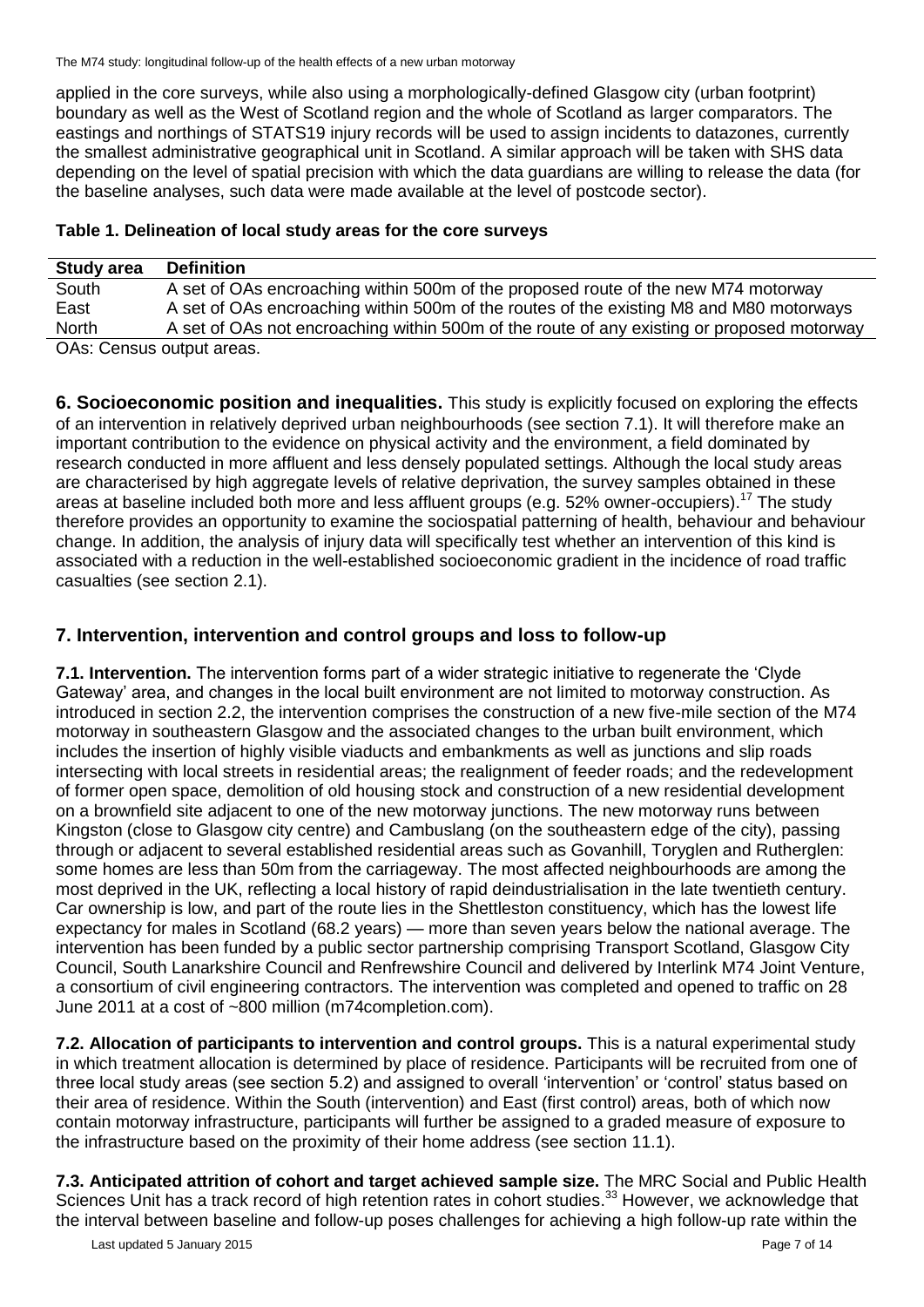original cohort. For this reason, while cohort follow-up will be important for characterising individual typologies of response to the intervention and providing a sampling frame for in-depth studies, the sample size estimations for the primary outcome measures are based on repeat cross-sectional analyses which do not depend on securing the follow-up of most of the original cohort.<sup>14</sup> Survey recruitment in areas of relative deprivation is widely acknowledged to be difficult, but this has not prevented the completion and publication of natural experimental studies in similarly deprived communities in Glasgow such as the evaluation of the opening of a new supermarket in nearby Springburn.<sup>34</sup> We successfully recruited a total of 1322 participants (between 428 and 457 in each of the three local study areas) at baseline, and our sample size estimations for the follow-up study are based on the conservative assumption that we might achieve only 400 repeat cross-sectional responses from each local study area.<sup>17</sup> In practice, with the deployment of additional evidence-based methods for enhancing response, such as the offer of a £5 incentive for each completed questionnaire, we expect to achieve larger repeat cross-sectional samples and therefore commensurately greater power to detect differences over time and between areas.

### **8. Proposed outcome measures**

**Primary outcome measures.** Changes (in both cohort and repeat cross-sectional studies) in three measures of travel behaviour over an eight-year interval from baseline (2005) to follow up (2013): walking for transport (min·day<sup>-1</sup>), cycling for transport (min·day<sup>-1</sup>) and car use (min·day<sup>-1</sup>). Differences between study areas in time spent in moderate-to-vigorous physical activity within the neighbourhood (nMVPA:  $min\cdot day^{-1}$ ).

**Secondary outcome measures.** Changes in the monthly incidence of killed and seriously injured (KSI) road traffic casualties between 1995 and 2013 (204 monthly data points) and in their distribution by type of road user (pedestrian, cyclist, motorist, etc.), class of road (motorway, A road, B road, etc.) and small-area socioeconomic status (Scottish Index of Multiple Deprivation: SIMD) of location of incidents. Changes in neighbourhood perceptions and SF-8 physical and mental summary scores. Differences between study areas in time spent in overall MVPA (min $\cdot$ day<sup>-1</sup>).

**9. Assessment and follow up.** Baseline quantitative survey data were collected in 2005 and baseline qualitative interview data in 2006. Follow-up survey data will be collected in 2013 and national population data will be examined for the periods 1997 to 2013 (injuries) and 2005 to 2013 (travel behaviour and neighbourhood perceptions). Subsets of the survey samples will also take part in objective measurement and qualitative interviews in 2014. See section 14.

**9.1. Assessment of effectiveness.** The effects of the intervention will be assessed by triangulating the results of complementary analyses using a variety of comparisons as appropriate to the different sources of data available. For injuries, the level and slope of the time series of monthly KSI incidence, and the distribution of injuries by type of road user, class of road and SIMD of location, before and after the introduction of the intervention and between intervention, control and comparator areas will be compared. For all other outcomes measured at baseline and again at follow-up, net changes between baseline and follow-up will be computed. For cohort analyses, net change will be defined as the average within-subject change in the intervention group minus the average within-subject change in the control group after adjustment for covariates. For repeat cross-sectional analyses, net change will be defined as the average within-group change in the intervention group minus the average within-group change in the control group after adjustment for covariates. For outcomes measured only at follow-up, differences between intervention and control groups will be computed after adjustment for covariates.

**9.2. Assessment of harms.** Participants will not, in the course of the research, be offered any intervention or asked to undergo any form of data collection that places them at risk of harm. The main potential harms arising from the intervention itself are an increase in the incidence or severity of injuries or a redistribution of injuries towards more vulnerable road users or more deprived neighbourhoods, and an increase in adverse perceptions or experiences of the neighbourhood environment. These potential harms are all reflected in the primary and secondary outcome measures specified for the various levels of the study. All quantitative hypothesis-testing will use two-tailed statistical tests to ensure that the analysis is equally open to the possibility of an adverse or a beneficial outcome.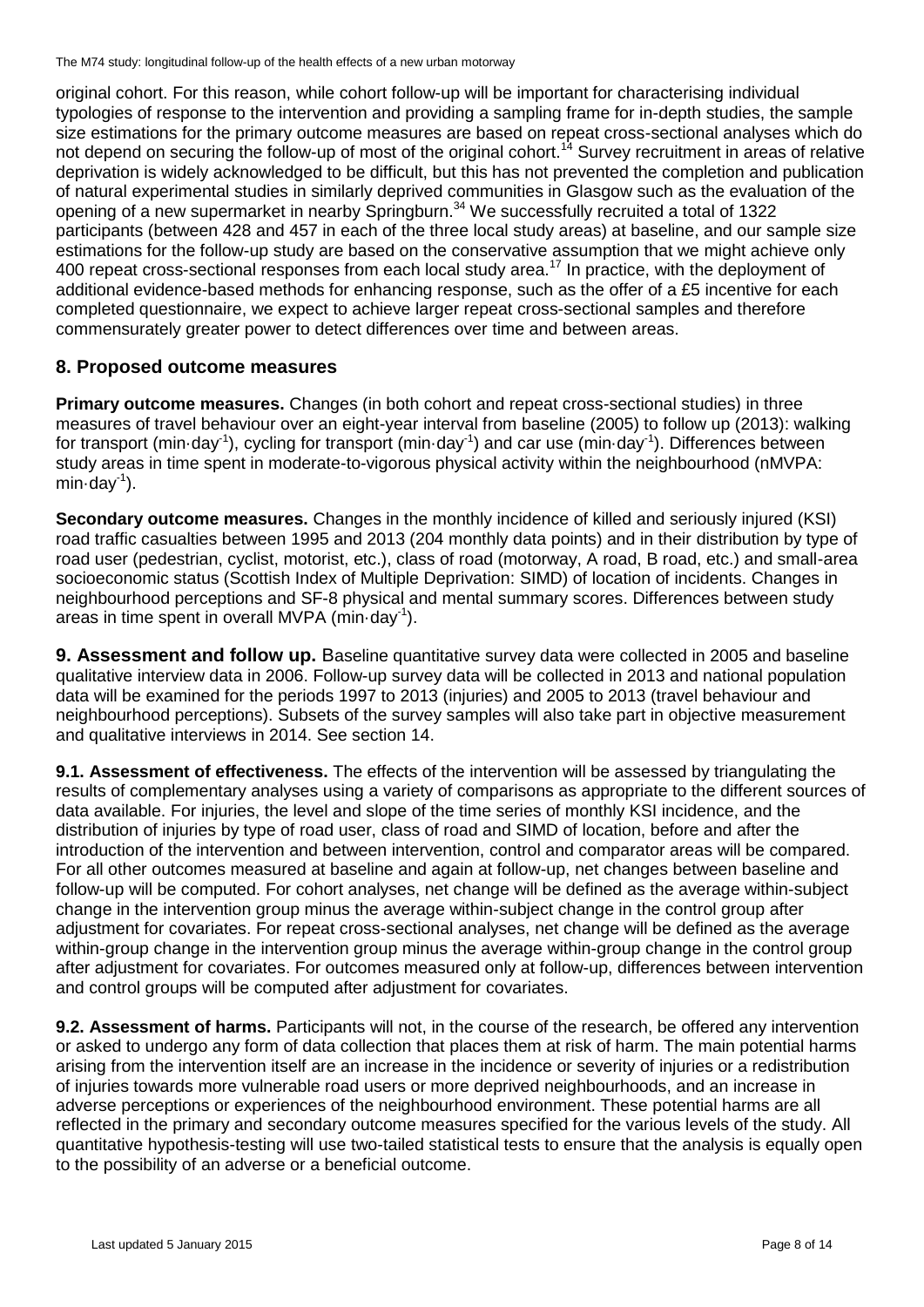**10. Proposed sample size.** The study is designed around the objective of detecting changes in the key primary outcome measures (changes in travel behaviour and physical activity) and the most important secondary outcome measure (a change in the incidence of injuries).

**10.1. Travel behaviour.** We have previously published the distributional statistics of the primary travel behaviour outcome measures in the baseline sample (Table 2).<sup>17</sup> Applying these mean values and standard deviations to the simplest situation of a comparison between two groups, a cross-sectional sample of 400 per wave per study area (which we exceeded at baseline) would be expected to allow the detection with 95% confidence and 80% power of an increase of 5 min·day-1 in walking for transport from baseline to follow-up within one study area, or a cross-sectional difference of 2 min·day<sup>-1</sup> in cycling for transport or 5 min·day<sup>-1</sup> in walking for transport between intervention and control areas at follow-up. These differences are of similar magnitude to the estimated effect sizes for interventions synthesised in previous systematic reviews, the differences in walking observed in comparisons of 'high-' and 'low-walkable' neighbourhoods in observational studies, and the increases in time spent in overall physical activity that are likely to confer health benefits. The availability of two control areas, a larger follow-up sample than the minimum of 400 per study area, and the potential to compare longitudinal changes between study areas using a combination of cohort and repeat cross-sectional analyses will increase the power of the study to detect smaller changes.

| Table 2. Distributional statistics for primary outcome measures in baseline sample <sup>17</sup> |
|--------------------------------------------------------------------------------------------------|
|--------------------------------------------------------------------------------------------------|

| <b>Outcome</b>                                         | Mean | SD   | <b>Median</b> | <b>IQR</b> | Range     |
|--------------------------------------------------------|------|------|---------------|------------|-----------|
| Walking for transport (min-day <sup>-11</sup> )        | 19.2 | 27.8 | 10.0          | 30.0       | $0 - 205$ |
| Cycling for transport (min $\cdot$ day <sup>-1</sup> ) |      |      | 0.0           | 0.0        | $0 - 130$ |
| Car travel (min $\cdot$ day <sup>-1</sup> )            | 24.4 | 40.8 | 0.0           | 40.0       | $0 - 510$ |

**10.2. Physical activity.** Assuming a baseline (control) mean value for accelerometer-derived MVPA of 10 min·day<sup>-1</sup> and a standard deviation of 7 min·day<sup>-1</sup>,<sup>35-36</sup> 86 participants per group would be required to detect a difference of 3 min·day<sup>-1</sup> in nMVPA between intervention and control areas. Our target total achieved sample of 400 participants in objective monitoring would be more than sufficient to achieve this, even allowing for the fact that in our previous studies ~20% of participants have returned an accelerometer file with fewer than the accepted minimum standard of four 10-hour days of recording.

**10.3. Injuries.** It is not generally considered feasible to perform conventional sample size estimations for interrupted time-series analyses.<sup>37</sup> However, a minimum of 50 time points is recommended for ARIMA ITS models to enable cyclical trends in the pre-intervention series to be adequately modelled.<sup>31</sup> The STATS19 injury dataset from 1997 to 2013 contains 204 monthly data points and therefore easily exceeds this minimum recommendation.

## **11. Analysis**

**11.1. Analysis of core survey data.** Questionnaire data will be checked and cleaned using a combination of standard range and consistency checks and the data cleaning procedures, algorithms and software already published or developed in-house for the relevant instruments. Distances will be computed from the centroid of the unit postcode for each participant's home address (a) in a straight line to the nearest part of the new motorway infrastructure and (b) by road network to the nearest motorway access point (junction) in a GIS. Unit postcodes (e.g. G12 8RZ) are the smallest available unit of postal geography in the UK; residential unit postcodes cover about 15 delivery points (addresses) on average. The main analyses will comprise multivariable regression analyses of the effect of exposure (as represented by distance) to the new transport infrastructure and other environmental changes (see section 11.2) on changes in neighbourhood perceptions and on travel behaviour — and whether these differ between the study areas — after adjustment for baseline sociodemographic, geographical and health-related correlates; stratified outcome analyses to examine how the effect of exposure to the intervention varies according to sociodemographic characteristics and baseline physical activity; and multivariable regression analyses of the relationship between changes in travel behaviour and changes in overall physical activity and wellbeing.

Last updated 5 January 2015 Page 9 of 14 **11.2. Analysis of environmental audit data.** A comparative analysis of the notes from the documentary analysis and the transcripts of the recordings from the stakeholder interviews will be undertaken to identify environmental changes in the intervention and control areas. These changes will then be verified by the site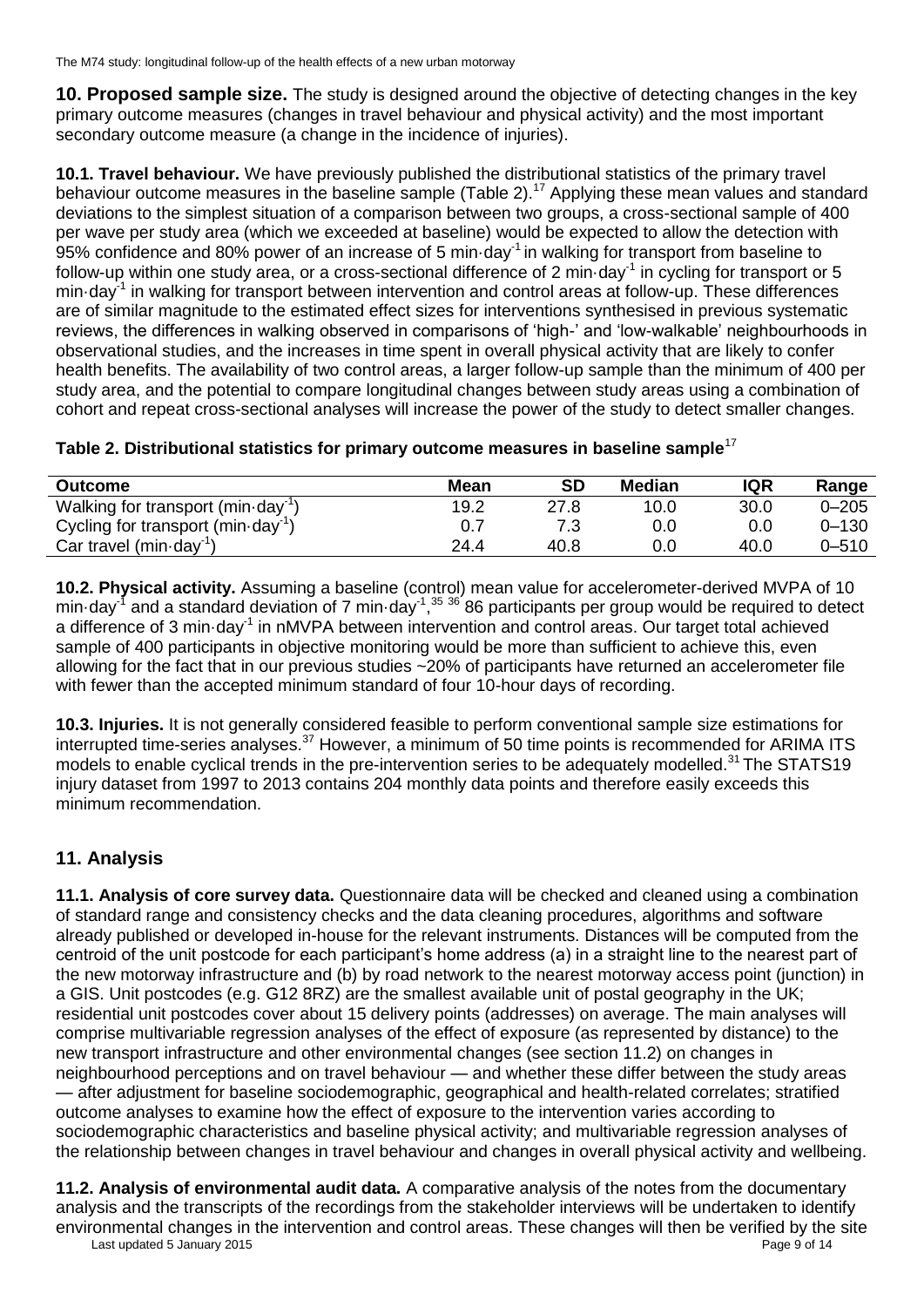observations, geocoded and used to compute additional environmental exposure measures for the analysis of survey responses (see section 11.1). Any inconsistencies between the three data sources will be identified and resolved using an iterative checking process.

**11.3. Analysis of objective activity monitoring data.** Actigraph and GPS data will be downloaded, cleaned and merged using a combination of bespoke in-house and third-party software already developed for these instruments. From the Actigraph data measures of compliance, wear time and overall MVPA will be derived and — following standard practice in this field — participants with at least four 10-hour days of recording will be included in analysis. The merged data will then be projected into a GIS. A measure of nMVPA (min·day<sup>-1</sup>) will be derived by identifying all activity that takes place within a neighbourhood (provisionally 800m) buffer around each participant's home address. Adjusted multivariable regression analyses will be used to examine differences in nMVPA and overall MVPA between study areas, using baseline and follow-up survey data on physical activity from the same study areas to weight the analysis if appropriate.

**11.4. Qualitative analysis of semi-structured interview data.** The transcripts will be checked against the audio recordings. An iterative process of content analysis using NVivo or similar software will then be used to code segments of transcripts, extract related segments, identify and group themes, and identify patterns and negative cases using the method of constant comparison. Higher-order themes will mostly be derived from the topic guide, whereas the lower-order themes are likely to emerge from the data elicited in the interviews and mixed-method analysis of how those are related to participants' spatially-referenced activity data. After an initial batch of interviews, an interim descriptive account based on the content analysis described above will be discussed with the research team in order to validate emerging findings and review the interview recruitment strategy and topic guide before continuing with further recruitment, interviews and analysis.

**11.5. Analysis of existing national population datasets.** Changes in KSI incidence will be analysed using ARIMA ITS analysis. Candidate ARIMA models that fit the pre-intervention response variable will be identified. An appropriate transfer function will then be identified and applied according to whether the impact of the intervention appears to take the form of an abrupt permanent change, a gradual permanent change or an abrupt temporary change.<sup>38</sup> The ITS analysis will then be stratified by type of road user, class of road and SIMD quantile to examine the sociospatial distribution, and changes in that distribution, of KSI incidents. In addition, the research team will endeavour to identify any local confounding factors that may require to be considered in analysis. Descriptive analysis of SHS data will compare trends in summary measures of travel behaviour, and patterns and trends in residents' perceptions of their neighbourhoods, between intervention, control and comparator areas.

**12. Ethical arrangements**. The proposed study does not involve NHS patients or staff or the use of NHS data. Ethical approval for the baseline phase of the study was granted by the University of Glasgow Faculty of Medicine Ethics Committee (reference no. FM01304). We will apply to the most appropriate current University ethics committee for approval of the follow-up study in the second quarter of 2013 (the second quarter of the project). Participants will not be exposed to any invasive or intrusive research procedures. They will be recruited from among existing (baseline) participants in the study or by responding to letters addressed to the householder at their home address. They will be offered £5 incentives to return a completed questionnaire and, if applicable, to return their activity monitors. We regard these as appropriate responses to the well documented decline in response rates to questionnaire surveys in health research.

**13. Research governance.** The study will be sponsored by the University of Cambridge and will be conducted and managed by the MRC Epidemiology Unit in collaboration with the co-applicants from the MRC Social and Public Health Sciences Unit, University of Glasgow and other institutions under the terms of a formal collaboration agreement. The study will be directed by a scientific committee of the principal investigator and the co-applicants that will meet quarterly, to which the survey manager of the MRC Social and Public Health Sciences Unit and the project researchers will report. Data collection and data management will be delegated to and managed by the Survey Room at the MRC Social and Public Health Sciences Unit, which conducted the baseline survey. The study will be conducted in accordance with relevant current MRC and university policies and standard operating procedures including those pertaining to informed consent, indemnity, data protection and data storage. We will convene a study steering

Last updated 5 January 2015 **Page 10 of 14** and the set of the set of the set of the page 10 of 14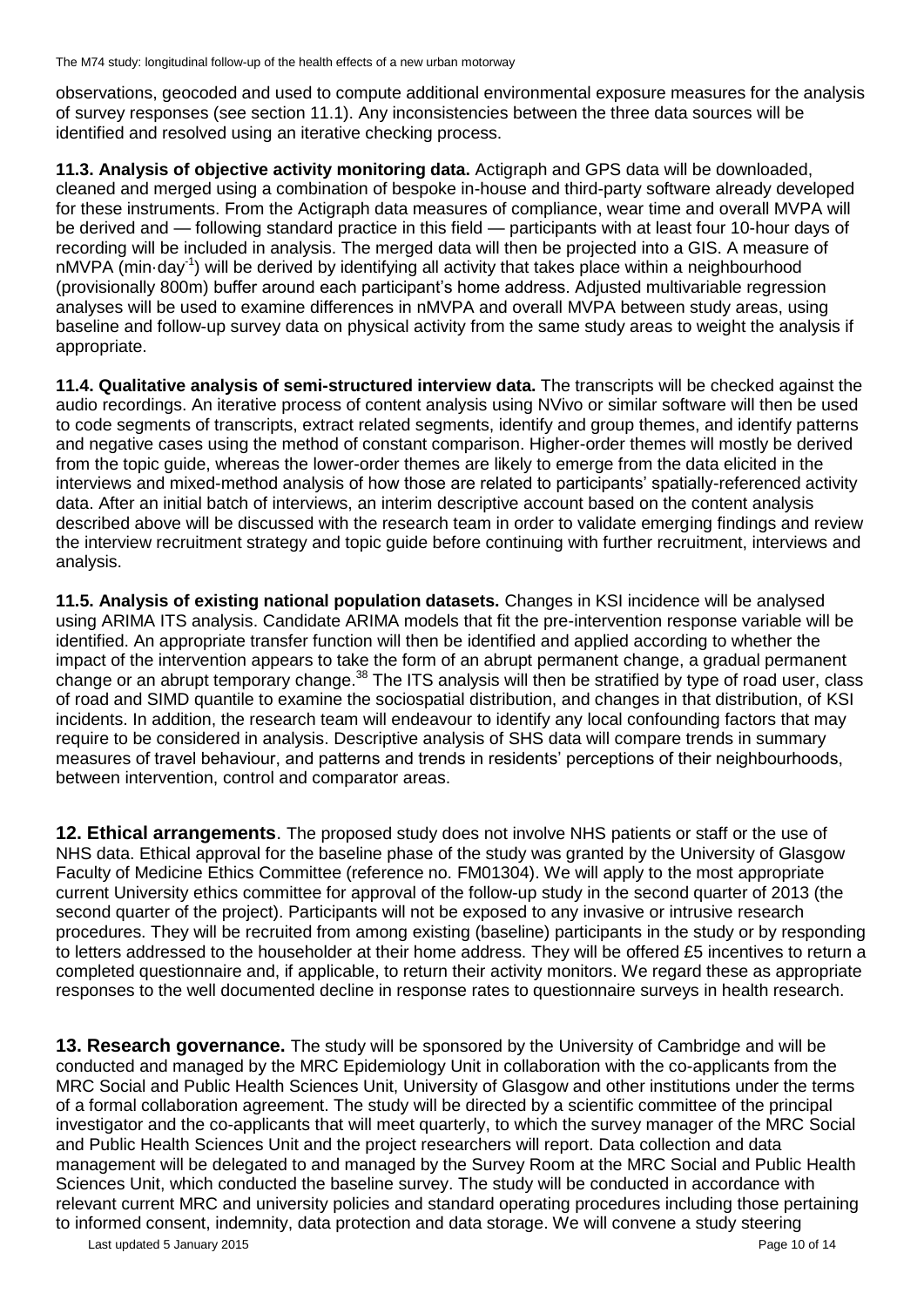committee (SSC) that will meet annually. The SSC will be chaired by a senior UK public health academic, and will include two other independent academic members, one from public health and one from transport studies.

**14. Project timetable and milestones. Jan-Aug 2013:** Refine study design and survey instruments; apply for ethical approval; commence documentary stage of environmental audit; prepare for survey data collection. **Sep-Dec 2013:** Collect survey data (initial and reminder waves, successfully completed in two months at baseline); complete documentary stage of environmental audit. **Jan-Mar 2014:** Clean survey data; prepare for objective measurement and qualitative fieldwork. **Apr-Dec 2014:** Analyse survey data; collect objective measurement data (with an issued sample of 30 wk $^{-1}$ , as previously achieved in the Commuting and Health in Cambridge study: see section 15); undertake qualitative environmental audit and interview fieldwork. **Jan-Dec 2015:** Continue analysis of survey and spatial data, analyse existing national population datasets, objective measurement and qualitative data and write up. See Figure 1.

| Year                                                                                                                                                    | 2013                 |                |    |        |  |  |    |  |        |                |                      |  | 2014 |  |  |                |  |                       |                |  |                |                      |               |                |    | 2015            |               |                          |  |    |  |       |  |           |  |    |
|---------------------------------------------------------------------------------------------------------------------------------------------------------|----------------------|----------------|----|--------|--|--|----|--|--------|----------------|----------------------|--|------|--|--|----------------|--|-----------------------|----------------|--|----------------|----------------------|---------------|----------------|----|-----------------|---------------|--------------------------|--|----|--|-------|--|-----------|--|----|
| Quarter                                                                                                                                                 | Q <sub>2</sub><br>Q1 |                |    | Q3     |  |  | Q4 |  |        | Q <sub>1</sub> |                      |  | Q2   |  |  | Q <sub>3</sub> |  |                       | Q <sub>4</sub> |  | Q <sub>1</sub> |                      |               | Q <sub>2</sub> |    |                 | Q3            |                          |  | Q4 |  |       |  |           |  |    |
| Month                                                                                                                                                   | Ğ                    | $\overline{0}$ | 03 | 04     |  |  |    |  | 889885 |                | $\overrightarrow{=}$ |  |      |  |  |                |  | 의리임  임  임  임  임  임  임 |                |  |                | $\overrightarrow{c}$ | $\frac{1}{2}$ |                | 01 | $\overline{0}2$ | $\frac{5}{2}$ |                          |  |    |  | 88998 |  | $\vec{c}$ |  | コロ |
| <b>Preliminaries</b>                                                                                                                                    |                      |                |    |        |  |  |    |  |        |                |                      |  |      |  |  |                |  |                       |                |  |                |                      |               |                |    |                 |               |                          |  |    |  |       |  |           |  |    |
| Preparation of study materials                                                                                                                          |                      |                | T  |        |  |  |    |  |        |                |                      |  |      |  |  |                |  |                       |                |  |                |                      |               |                |    |                 |               |                          |  |    |  |       |  |           |  |    |
| Application to ethics committee                                                                                                                         |                      |                |    |        |  |  |    |  |        |                |                      |  |      |  |  |                |  |                       |                |  |                |                      |               |                |    |                 |               |                          |  |    |  |       |  |           |  |    |
| Ethical approval granted                                                                                                                                |                      |                |    |        |  |  |    |  |        |                |                      |  |      |  |  |                |  |                       |                |  |                |                      |               |                |    |                 |               |                          |  |    |  |       |  |           |  |    |
| Reecruitment of participants                                                                                                                            |                      |                |    |        |  |  |    |  |        |                |                      |  |      |  |  |                |  |                       |                |  |                |                      |               |                |    |                 |               |                          |  |    |  |       |  |           |  |    |
| Data collection                                                                                                                                         |                      |                |    |        |  |  |    |  |        |                |                      |  |      |  |  |                |  |                       |                |  |                |                      |               |                |    |                 |               |                          |  |    |  |       |  |           |  |    |
| Core survey                                                                                                                                             |                      |                |    |        |  |  |    |  |        |                |                      |  |      |  |  |                |  |                       |                |  |                |                      |               |                |    |                 |               |                          |  |    |  |       |  |           |  |    |
| Objective activity monitoring                                                                                                                           |                      |                |    |        |  |  |    |  |        |                |                      |  |      |  |  |                |  |                       |                |  |                |                      |               |                |    |                 |               |                          |  |    |  |       |  |           |  |    |
| Interviews                                                                                                                                              |                      |                |    |        |  |  |    |  |        |                |                      |  |      |  |  |                |  |                       |                |  |                |                      |               |                |    |                 |               |                          |  |    |  |       |  |           |  |    |
| Environmental audit                                                                                                                                     |                      |                |    |        |  |  |    |  |        |                |                      |  |      |  |  |                |  |                       |                |  |                |                      |               |                |    |                 |               |                          |  |    |  |       |  |           |  |    |
| Data processing and analysis                                                                                                                            |                      |                |    |        |  |  |    |  |        |                |                      |  |      |  |  |                |  |                       |                |  |                |                      |               |                |    |                 |               |                          |  |    |  |       |  |           |  |    |
| Data entry                                                                                                                                              |                      |                |    |        |  |  |    |  |        |                |                      |  |      |  |  |                |  |                       |                |  |                |                      |               |                |    |                 |               |                          |  |    |  |       |  |           |  |    |
| Transcription                                                                                                                                           |                      |                |    |        |  |  |    |  |        |                |                      |  |      |  |  |                |  |                       |                |  |                |                      |               |                |    |                 |               |                          |  |    |  |       |  |           |  |    |
| Data cleaning                                                                                                                                           |                      |                |    |        |  |  |    |  |        |                |                      |  |      |  |  |                |  |                       |                |  |                |                      |               |                |    |                 |               |                          |  |    |  |       |  |           |  |    |
| Analysis                                                                                                                                                |                      |                |    |        |  |  |    |  |        |                |                      |  |      |  |  |                |  |                       |                |  |                |                      |               |                |    |                 |               |                          |  |    |  |       |  |           |  |    |
| Writing up                                                                                                                                              |                      |                |    |        |  |  |    |  |        |                |                      |  |      |  |  |                |  |                       |                |  |                |                      |               |                |    |                 |               |                          |  |    |  |       |  |           |  |    |
| <b>Management and outputs</b>                                                                                                                           |                      |                |    |        |  |  |    |  |        |                |                      |  |      |  |  |                |  |                       |                |  |                |                      |               |                |    |                 |               |                          |  |    |  |       |  |           |  |    |
| Study team meeting                                                                                                                                      |                      |                |    |        |  |  |    |  |        |                |                      |  |      |  |  |                |  |                       |                |  |                |                      |               |                |    |                 |               |                          |  |    |  |       |  |           |  |    |
| Steering committee                                                                                                                                      |                      |                |    |        |  |  |    |  |        |                |                      |  |      |  |  |                |  |                       |                |  |                |                      |               |                |    |                 |               |                          |  |    |  |       |  |           |  |    |
| Community engagement events                                                                                                                             |                      |                | Ш  |        |  |  |    |  |        |                |                      |  |      |  |  |                |  |                       |                |  |                |                      |               |                |    |                 |               |                          |  |    |  |       |  |           |  |    |
| Feedback to participants                                                                                                                                |                      |                |    |        |  |  |    |  |        |                |                      |  |      |  |  |                |  |                       |                |  |                |                      |               |                |    |                 |               |                          |  |    |  |       |  |           |  |    |
| Progress and final reports to NIHR                                                                                                                      |                      |                |    |        |  |  |    |  |        |                |                      |  |      |  |  |                |  |                       |                |  |                |                      |               |                |    |                 |               |                          |  |    |  |       |  |           |  |    |
| Final drafts of main publications                                                                                                                       |                      |                |    |        |  |  |    |  |        |                |                      |  |      |  |  |                |  |                       |                |  |                |                      |               |                |    |                 |               |                          |  |    |  |       |  |           |  |    |
| <b>Grant-funded appointments</b>                                                                                                                        |                      |                |    |        |  |  |    |  |        |                |                      |  |      |  |  |                |  |                       |                |  |                |                      |               |                |    |                 |               |                          |  |    |  |       |  |           |  |    |
| Quantitative researcher (CAM)                                                                                                                           |                      |                |    |        |  |  |    |  |        |                |                      |  |      |  |  |                |  |                       |                |  |                |                      |               |                |    |                 |               |                          |  |    |  |       |  |           |  |    |
| Qualitative researcher (SPHSU)                                                                                                                          |                      |                |    |        |  |  |    |  |        |                |                      |  |      |  |  |                |  |                       |                |  |                |                      |               |                |    |                 |               |                          |  |    |  |       |  |           |  |    |
| Quantitative researcher (GLA)                                                                                                                           |                      |                |    |        |  |  |    |  |        |                |                      |  |      |  |  |                |  |                       |                |  |                |                      |               |                |    |                 |               |                          |  |    |  |       |  |           |  |    |
| Geographical researcher (UEA)                                                                                                                           |                      |                |    |        |  |  |    |  |        |                |                      |  |      |  |  |                |  |                       |                |  |                |                      |               |                |    |                 |               |                          |  |    |  |       |  |           |  |    |
| Study support assistant (SPHSU)<br>$\mathbf{r}$ $\mathbf{r}$ $\mathbf{r}$ $\mathbf{r}$ $\mathbf{r}$ $\mathbf{r}$ $\mathbf{r}$ $\mathbf{r}$ $\mathbf{r}$ |                      |                |    | $\sim$ |  |  |    |  |        |                |                      |  |      |  |  |                |  |                       |                |  |                |                      |               |                | .  |                 |               | $\overline{\phantom{0}}$ |  |    |  |       |  |           |  |    |

#### **Figure 1. Project timetable**

CAM: MRC Epidemiology Unit, Cambridge. GLA: University of Glasgow. SPHSU: MRC Social and Public Health Sciences Unit, Glasgow.

**15. Expertise.** The **UKCRC Centre for Diet and Activity Research (CEDAR)** (involving both **the MRC Epidemiology Unit** at the University of Cambridge and the **University of East Anglia (UEA)**, which together have considerable experience in population-based studies of travel behaviour and physical activity)<sup>23, 29, 39</sup> will lead on the overall scientific strategy for the study and the analysis of the core survey and objective activity monitoring data. The study will be led by David Ogilvie, who previously designed and carried out the M74 baseline study and now leads on natural experimental studies in CEDAR. He is the PI on a related study of the Cambridgeshire Guided Busway (CGB) (funded by NIHR) and work package leader in the iConnect study (www.iconnect.ac.uk). He will supervise the lead quantitative researcher, supported by the other CEDAR applicants: Simon Griffin (MRC programme leader on the prevention of diabetes and obesity) and Andy Jones (a health geographer with expertise in geographical analysis of physical activity, road traffic accidents and environmental change). Andy Jones will also supervise the geographical researcher based at UEA in year 2. Shannon Sahlqvist and David Humphreys are postdoctoral researchers with experience in objective activity measurement, postal surveys and evaluation

Last updated 5 January 2015 **Page 11 of 14** Last updated 5 January 2015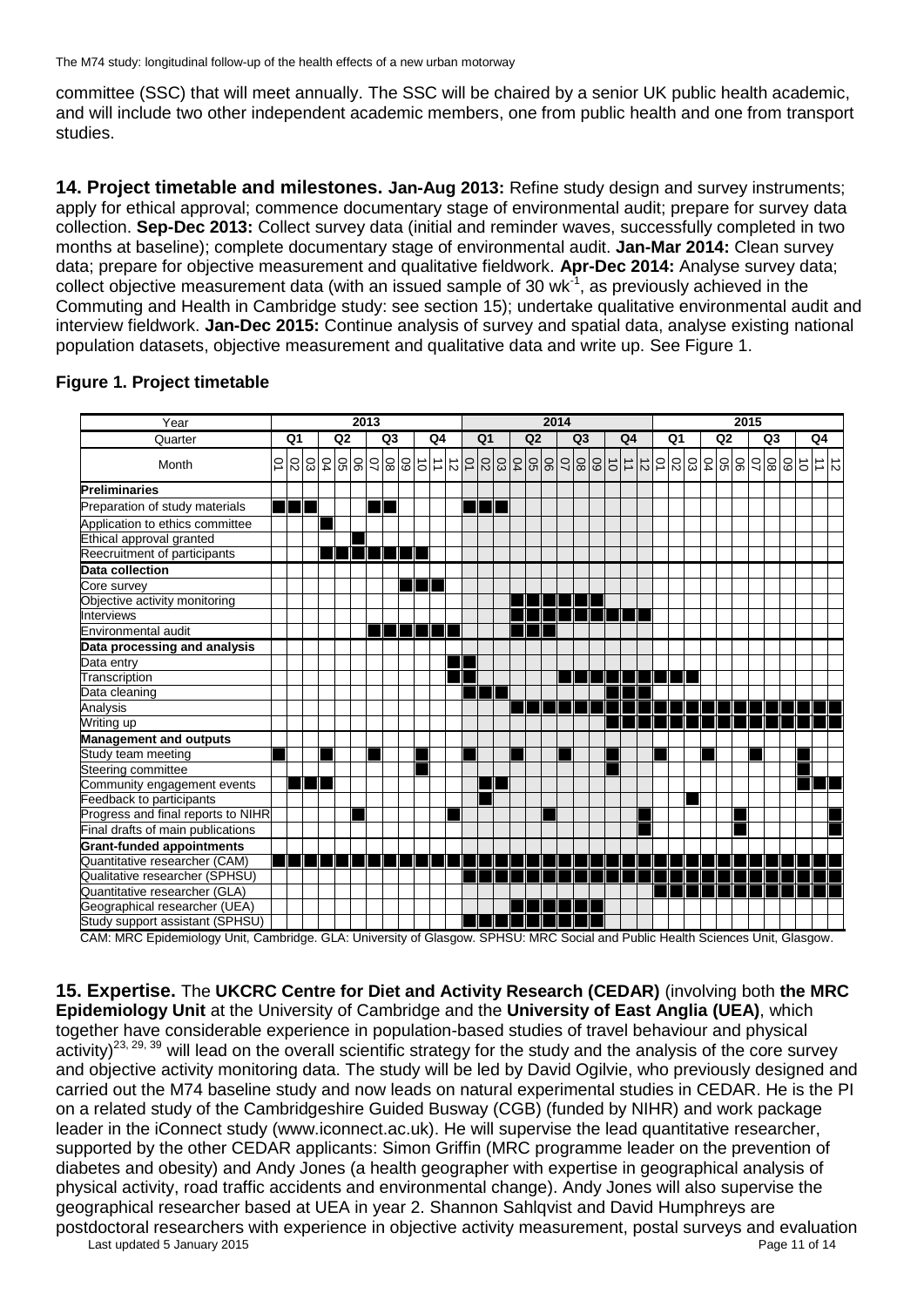of physical activity interventions (Sahlqvist) and evaluation of area-based interventions (Humphreys) who will further contribute to study design, analysis and interpretation. CEDAR and its constituent institutions also offer wider expertise in physical activity measurement and statistical methods relevant to this study. The **MRC/CSO Social and Public Health Sciences Unit (SPHSU)** at the University of Glasgow contributes expertise in understanding social and neighbourhood effects on health and health inequalities, will be responsible for data collection and data management and will lead on the qualitative studies. Shona Hilton leads the Unit programme on [Understandings and Uses of Public Health Research](http://www.sphsu.mrc.ac.uk/research-programmes/) and will supervise the qualitative researcher. Hilary Thomson is a Senior Investigator Scientist in the Unit's [Evaluating the](http://www.sphsu.mrc.ac.uk/research-programmes/ev/)  [Health Effects of Social Interventions](http://www.sphsu.mrc.ac.uk/research-programmes/ev/) programme. The Unit's Survey Room has 20 years' experience of undertaking cohort studies in deprived areas and conducted the M74 baseline study. Also at the **University of Glasgow**, Richard Mitchell, an epidemiologist and geographer, will supervise the researcher leading on the analysis of the existing national population datasets. He is co-founder of the Centre for Research on Environment, Society and Health, and has expertise in the use of secondary and spatial data analysis to explore environmental influences on social and spatial health and inequalities. Nanette Mutrie at the **University of Edinburgh** is director of the Scottish Physical Activity Research Collaboration (www.sparcoll.org.uk), has expertise in evaluating physical activity interventions and chaired the NICE programme development group on physical activity and the environment. She will contribute to the physical activity aspects of study design, analysis and interpretation. The **Glasgow Centre for Population Health (GCPH)** will lead the interface between the research team and the wider stakeholder community (see section 16). Fiona Crawford is a public health programme manager who leads the Centre's research programme on active and sustainable travel and chairs the Centre's transport and health advisory group.

**16. Members of the public.** The aim of public involvement in this study is to enable local residents and other stakeholders to help shape the research process (particularly the interviews) and respond to relevant emerging findings, including those of the environmental audit. Public involvement will be pursued by directly engaging with representative community groups in the study area through a variety of means which GCPH has previously used with success. In addition to engaging local people through formal mechanisms, we will use methods designed to reach beyond those community members already participating in representative structures. The involvement of more disparate groups and local residents will follow guidelines set out in the National Standards for Community Engagement (www.scdc.org.uk/what/national-standards) produced on behalf of the Scottish Government to ensure that public involvement is open, transparent and effective and will also use the principles set out by INVOLVE (www.invo.org.uk). The Scottish Community Development Centre (SCDC: www.scdc.org.uk) will be employed on a consultancy basis to manage this process and organise a series of events or workshops for local residents close to the inception, middle and end of the study (see project timetable in Figure 1). SCDC will use the VoiCE tool (www.voicescotland.org.uk) to analyse, plan, record and evaluate the process, quality and outcomes of local engagement.

# **17. References**

1. Thomson H. A dose of realism for healthy urban policy: lessons from area-based initiatives in the UK. *J Epidemiol Community Health* 2008; 62: 932-936.

2. *An analysis of urban transport*. London: Cabinet Office, 2009.

3. Edwards P, Green J, Lachowycz K, Grundy C, Roberts I. Serious injuries in children: variations by area deprivation and settlement type. *Arch Dis Child* 2008; 93: 485-489.

4. Department for Transport. *Transport Statistics Bulletin: National Travel Survey 2005*. London: National Statistics, 2006.

5. Woodcock J, Edwards P, Tonne C, Armstrong B, Ashiru O, Banister D, Beevers S, Chalabi Z, Chowdhury Z, Cohen A, Franco O, Haines A, Hickman R, Lindsay G, Mittal I, Mohan D, Tiwari G, Woodward A, Roberts I. Public health benefits of strategies to reduce greenhouse-gas emissions: urban land transport. *Lancet* 2009; 274: 1930–1943.

6. Ogilvie D, Egan M, Hamilton V, Petticrew M. Promoting walking and cycling as an alternative to using cars: systematic review. *BMJ* 2004; 329: 763-766.

7. Ogilvie D, Foster C, Rothnie H, Cavill N, Hamilton V, Fitzsimons C, Mutrie N, on behalf of the Scottish Physical Activity Research Collaboration (SPARColl). Interventions to promote walking: systematic review. *BMJ* 2007; 334: 1204-1207.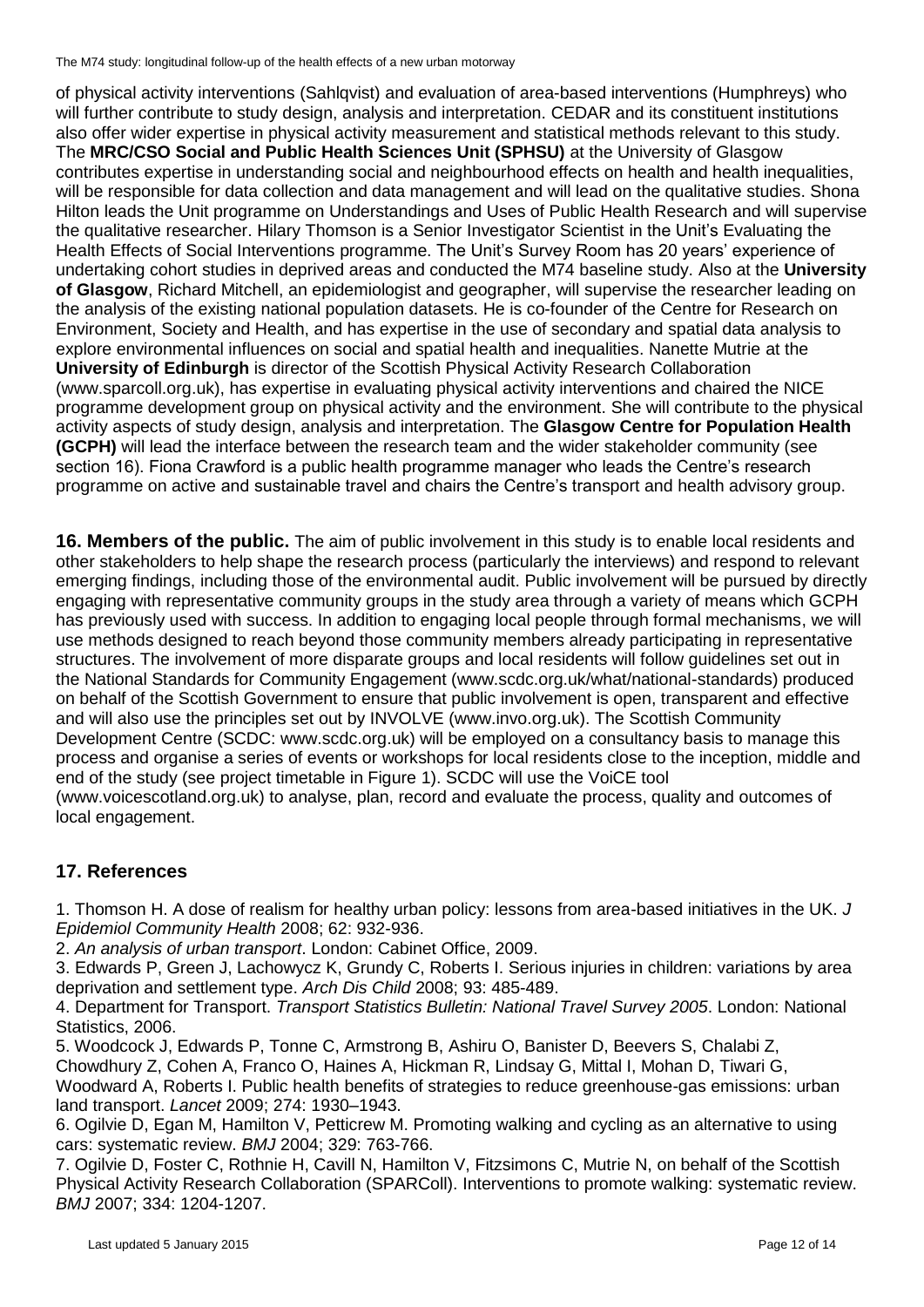8. Yang L, McMinn A, Sahlqvist S, Griffin S, Ogilvie D. Interventions to promote cycling: systematic review. *BMJ* 2010; 341: c5293.

9. *Promoting and creating built or natural environments that encourage and support physical activity*. London: National Institute for Health and Clinical Excellence, 2008.

10. House of Lords Science and Technology Select Committee. *Behaviour Change. 2nd Report of Session 2010–12*. London: Stationery Office, 2011.

11. Egan M, Petticrew M, Ogilvie D, Hamilton V. New roads and human health: a systematic review. *Am J Public Health* 2003; 93: 1463-1471.

12. Mindell J, Karlsen S. Community severance and health: what do we actually know? *J Urban Health*, in press.

13. Hickman R. *Roads (Scotland) Act 1984; Acquisition of Land (Authorisation Procedure) (Scotland) Act 1947. M74 Special Road (Fullarton Road to west of Kingston Bridge) Orders. Report of public local inquiry into objections*. Edinburgh: Inquiry Reporters Unit, Scottish Executive, 2004.

14. Ogilvie D, Mitchell R, Mutrie N, Petticrew M, Platt S. Evaluating health effects of transport interventions: methodologic case study. *Am J Prev Med* 2006; 31: 118-126.

15. Ogilvie D. *Shifting towards healthier transport? From systematic review to primary research* [PhD thesis]. Glasgow: University of Glasgow, 2007.

16. Ogilvie D, Mitchell R, Mutrie N, Petticrew M, Platt S. Perceived characteristics of the environment associated with active travel: development and testing of a new scale. *Int J Behav Nutr Phys Act* 2008; 5: 32.

17. Ogilvie D, Mitchell R, Mutrie N, Petticrew M, Platt S. Personal and environmental correlates of active travel and physical activity in a deprived urban population. *Int J Behav Nutr Phys Act* 2008; 5: 43.

18. Ogilvie D, Mitchell R, Mutrie N, Petticrew M, Platt S. Shoe leather epidemiology: active travel and transport infrastructure in the urban landscape. *Int J Behav Nutr Phys Act* 2010; 7: 43.

19. Wanless D. *Securing good health for the whole population: final report*. London: HM Treasury, 2004. 20. House of Commons Health Committee. *Health inequalities. Third Report of Session 2008–09*. London: Stationery Office, 2009.

21. Craig P, Cooper C, Gunnell D, Haw S, Lawson K, Macintyre S, Ogilvie D, Petticrew M, Reeves B, Sutton M, Thompson S. *Using natural experiments to evaluate population health interventions: guidance for producers and users of evidence*. London: MRC, 2011.

22. Spittaels H, Foster C, Oppert J-M, Rutter H, Oja P, Sjöström M, De Bourdeaudhuij I. Assessment of environmental correlates of physical activity: development of a European questionnaire. *Int J Behav Nutr Phys Act* 2009; 6: 39.

23. Ogilvie D, Griffin S, Jones A, Mackett R, Guell C, Panter J, Jones N, Cohn S, Yang L, Chapman C. Commuting and health in Cambridge: a study of a 'natural experiment' in the provision of new transport infrastructure. *BMC Public Health* 2010; 10: 703.

24. Craig C, Marshall A, Sjöström M, Bauman A, Booth M, Ainsworth B, Pratt M, Ekelund U, Yngve A, Sallis J, Oja P. International physical activity questionnaire: 12-country reliability and validity. *Med Sci Sports Exerc* 2003; 35: 1381-1389.

25. Giles-Corti B, Timperio A, Cutt H, Pikora T, Bull F, Knuiman M, Bulsara M, Van Nield K, Shilton T. Development of a reliable measure of walking within and outside the local neighborhood: RESIDE's Neighborhood Physical Activity Questionnaire. *Prev Med* 2006; 42: 455-459.

26. Ogilvie D, Bull F, Cooper A, Rutter H, Adams E, Brand C, Ghali K, Jones T, Mutrie N, Powell J, Preston J, Sahlqvist S, Song Y, on behalf of the iConnect consortium. Evaluating the travel, physical activity and carbon impacts of a 'natural experiment' in the provision of new walking and cycling infrastructure: methods for the core module of the iConnect study. *BMJ Open*, in press.

27. Brownson R, Hoehner C, Brennan L, Cook R, Elliott M, McMullen K. Reliability of two instruments for auditing the environment for physical activity. *J Phys Act Health* 2004; 1: 191-208.

28. Jones A, Coombes E, Griffin S, van Sluijs E. Environmental supportiveness for physical activity in English schoolchildren: a study using Global Positioning Systems. *Int J Behav Nutr Phys Act* 2009; 6: 42. 29. Ogilvie D, Bull F, Powell J, Cooper A, Brand C, Mutrie N, Preston J, Rutter H, on behalf of the iConnect consortium. An applied ecological framework for evaluating infrastructure to promote walking and cycling: the iConnect study. *Am J Public Health* 2011; 101: 473–481.

30. Ogilvie D, Giles-Corti B, Hooper P, Yang L, Bull F. Methods for researching the physical activity impacts of 'natural experiments' in modifying the built environment. *J Phys Act Health* 2010; 7 (Suppl): S341-S343. 31. Zhang F, Wagner A, Soumerai S, Ross-Degnan D. Methods for estimating confidence intervals in interrupted time series analyses of health interventions. *J Clin Epidemiol* 2009; 62: 143-148.